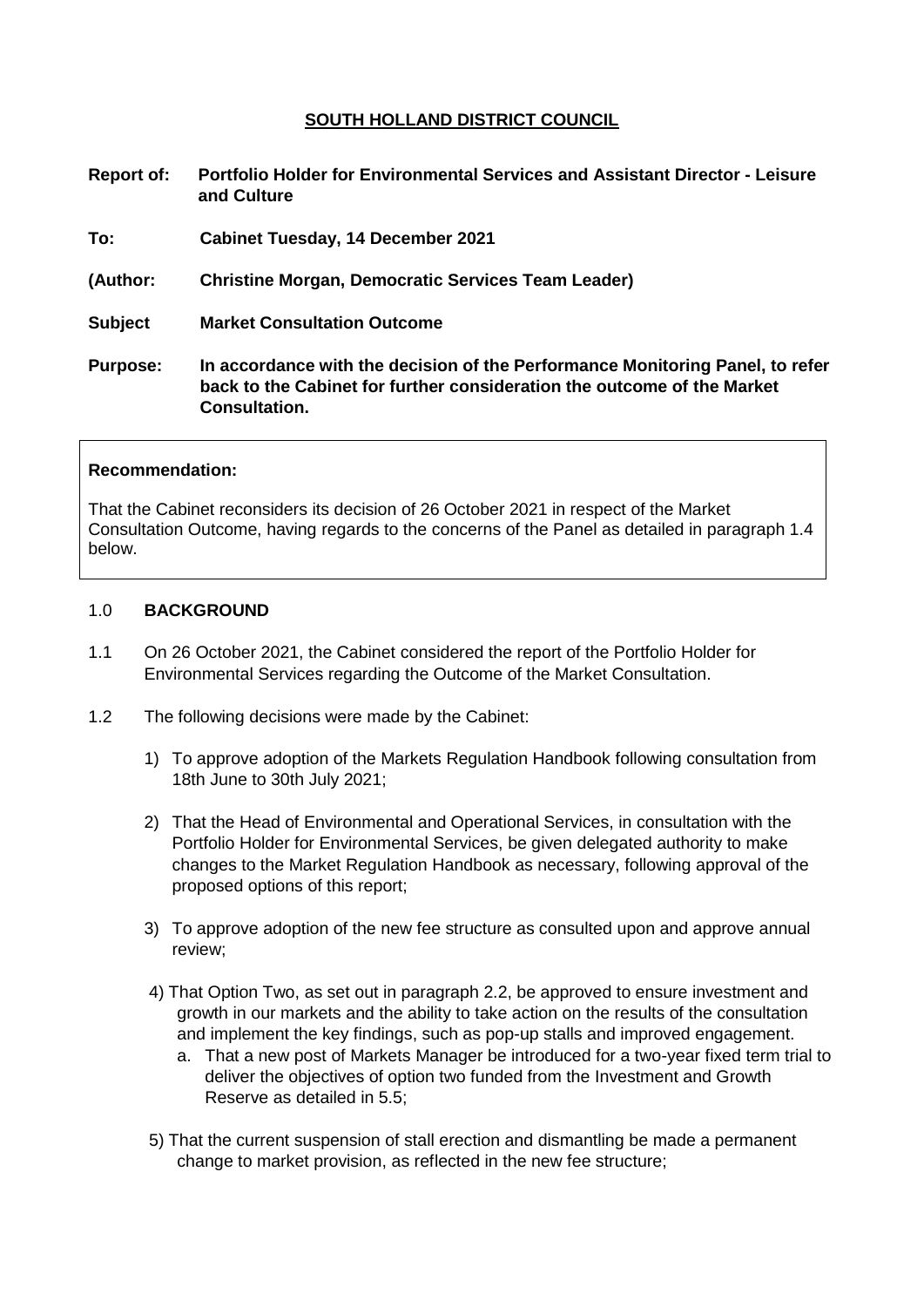- 6) That the attached Equality Impact Assessment is noted;
- 7) That the current road closure in Long Sutton is made permanent to ensure the safe running of the market and maintain the high levels of social gatherings in and around Market Place each Friday.
- 1.3 In accordance with the Council's Constitutional rules, the decision was called-in. The call-in notice was signed by Councillors Brewis and Tyrrell and the Performance Monitoring Panel considered the call-in at a special meeting held on Tuesday 7 December 2021.
- 1.4 In accordance with the Panel's procedures, those members who had called-in the decision explained their reasons and the Portfolio Holder for Environmental Services, Councillor Gambba-Jones, responded. Below is a summary of the concerns raised during the call-in meeting, together with a proposed alternative decision that the Panel asks the Cabinet to consider:

#### **Main issues raised:**

- 1. The main concern was that the proposed charges to be applied to Long Sutton market stallholders were higher than those applied to other markets in the district, as a result of the contribution to road closure costs. This was deemed unfair and parity across all markets was called for.
- 2. There was concern, and some confusion, as to the different arrangements for road closures in Spalding and Long Sutton:
	- the proposed additional £1.50 fee per market stall charged to Long Sutton stallholders, which contributed towards the cost of the Traffic Management Company for the road closure, did not apply to stallholders in Spalding. Whilst a road closure was in place for Spalding, this had not involved the services of an external provider;
	- a South Holland District Council resource was in attendance at each market in Spalding to display the road closure signs but the same was not true of Long Sutton, where a contractor had been appointed; and
	- that it was considered that both of the above options represented a degree of cost to the Council and it was not considered fair that any associated cost, which had resulted from the imposed arrangements at Long Sutton, were not being met in full by the council.
- 3. A discussion around the health of Long Sutton market and impact on the local economy took place:
	- the variety and diversity of Long Sutton stalls had been accountable for attracting a healthy footfall to the market and the town. Whilst the council had stated its support for markets, the proposed enhanced fees to be borne by Long Sutton stallholders had not been considered supportive or fair and could deter stallholder attendance. This could negatively affect footfall to the markets and have an associated negative economic impact on the town; and
	- The council had a duty to increase footfall in every town and the amount of financial support required to ensure parity was deemed negligible compared to the socioeconomic benefits it would bring.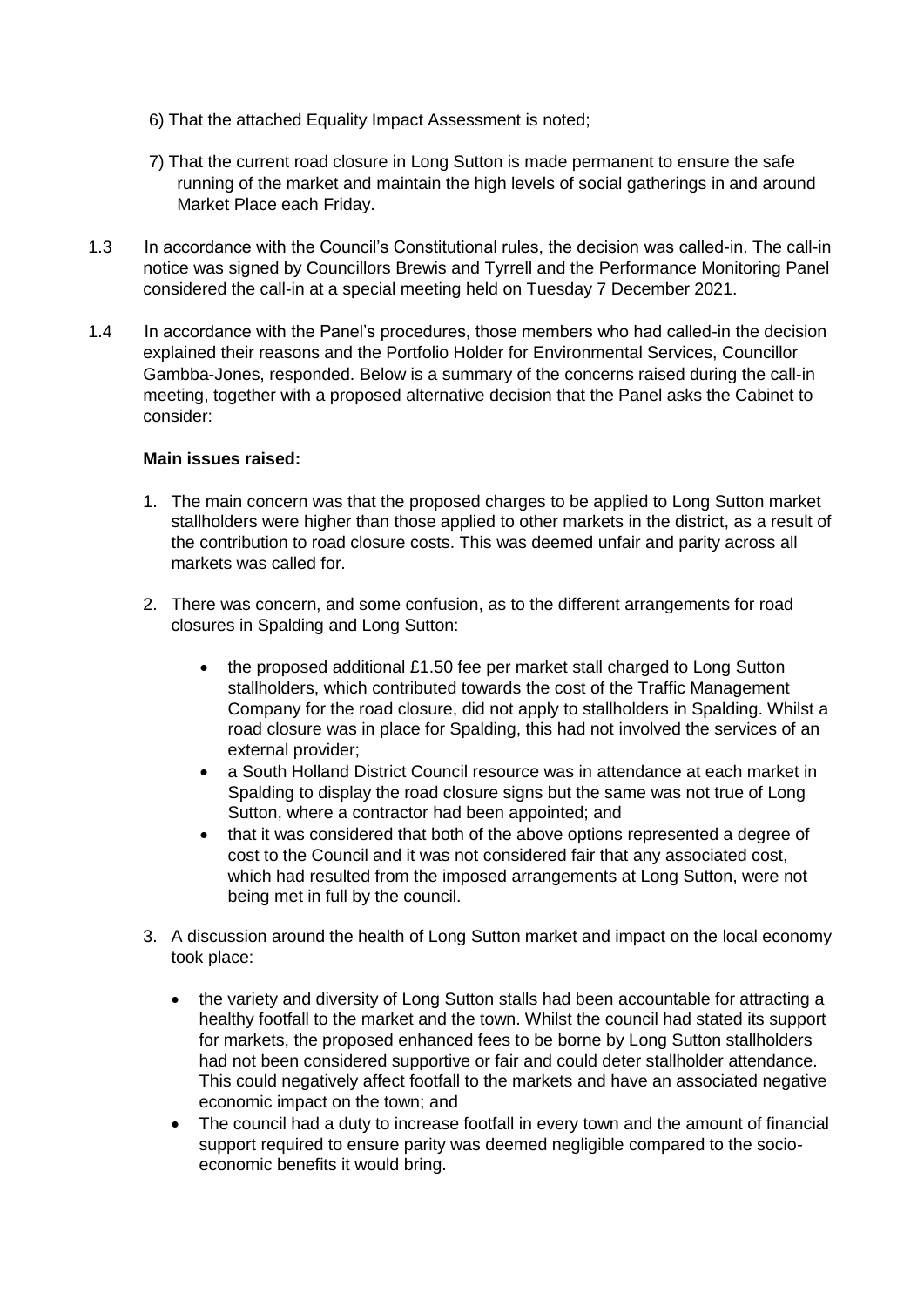### **Alternative proposal submitted by the Panel for Cabinet's consideration:**

- 1. A parity of charges to apply across all markets in the district;
- 2. Additional costs for the road closure in Long Sutton to be met by the Council's general expenditure.
- 1.5 The Portfolio Holder for Environmental Services, and officers responded to various issued raised:

It was stated, in response, that:

- 1. the stallholder charges across the district had levelled down/decreased;
- 2. for safety reasons, a road closure had been required at Long Sutton at a cost of £92 plus vat per week which needed to be financed. The enhanced £1.50 fee per market had contributed to between 40 and 50 per cent of the road closure cost, with the shortfall covered by the council;
- 3. Spalding road closures for weekly markets had been encompassed by Lincolnshire County Council's Traffic Regulation Order (TRO) and costs had not needed to be met by SHDC;
- 4. the personnel support for implementing the road closure for Spalding Market had been minimal as attendance at the market was already required. The displayed sign was necessary only to ensure the safety of stallholders and shoppers prior to the TRO times taking effect. Signage had been purchased by ward budgets; and
- **5.** Environmental Services did not have the resources to set up the road closure each week in Long Sutton and so the contractor had been appointed to undertake the work safely and legally.
- 1.6 Further information can be provided by officers at the meeting of the Cabinet, but the Cabinet is also asked to have regard to the following when reconsidering the matter:

### 2.0 **OPTIONS**

2.1 The Cabinet must reconsider the matter and must take into account the concerns of the Panel before adopting a final decision, which may or may not amend the original decision. The final decision shall not be subject to call-in and may be implemented immediately, but in making the final decision the Cabinet must explain the decision in relation to the concerns raised by the Panel and such explanation must be included on the notice of the decision.

### 3.0 **REASONS FOR RECOMMENDATION**

3.1 To comply with the legal and constitutional requirements of call-in.

### 4.0 **EXPECTED BENEFITS**

4.1 Compliance with legal and constitutional requirements and a transparent decision-making process.